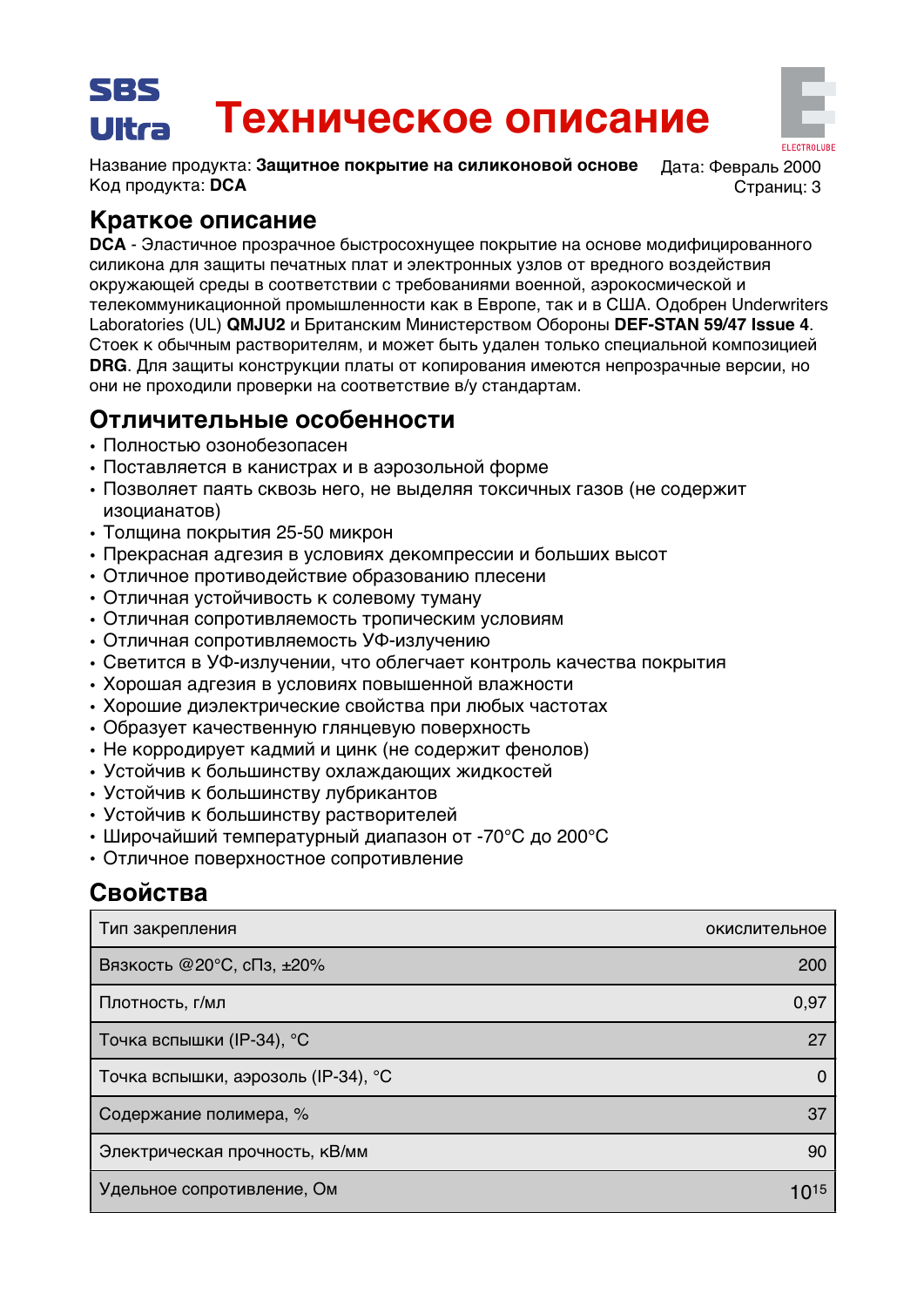| <sup>г</sup> Горючесть сухой пленки       | не поддерживает горения |
|-------------------------------------------|-------------------------|
| Минимальная температура эксплуатации, °C  | -70                     |
| Максимальная температура эксплуатации, °С | 200                     |
| Время поверхностного высыхания, мин       | 55                      |
| Время горячей сушки, час                  | 24                      |

# **Способ применения**

Покрытие может наносится методом погружения, распыления или кистью. Толщина покрытия зависит от метода нанесения. Покрытие должно наноситься при температуре окружающего воздуха не ниже 16°С, и при относительной влажности не выше 75%. Подложки печатных плат являются композитными материалами, а все композиты имеют тенденцию абсорбировать влагу. Если эту влагу не удалить, то она окажется запертой под покрытием со всеми вытекающими последствиями. Поэтому сушка плат (желательно под вакуумом) непосредственно перед нанесением защитного покрытия крайне важна, если необходимо добиться максимальной степени защиты. Перед началом работы композицию необходимо тщательно перемешать, после чего дать ей отстояться по крайней мере 2 часа, пока не отойдут все пузырьки воздуха. Покрытие содержит добавки, светящиеся в УФ излучении, что существенно облегчает контроль качества нанесения покрытия.

## **Мойка перед нанесением покрытия**

Перед нанесением покрытия платы должны быть тщательно очищены. Это необходимо для обеспечения адгезии. Кроме того, остатки флюса, если они не удалены, обуславливают коррозию под покрытием. Electrolube производит гамму эффективных озонобезопасных композиций для мойки печатных плат как на основе углеводородов, так и на водной основе. Все они обеспечивают очистку, в соответствии с военным стандартом чистоты.

### **Маскировка контактов и разъёмов**

Перед нанесением покрытия все разъёмы, контакты и прочие элементы, которые не должны покрываться лаком, необходимо тщательно закрыть, используя удаляемую маску, **например, РСМ производства Electrolube.** 

### **Нанесение покрытия методом погружения**

Метод погружения обычно обеспечивает толщину примерно 25 микрон. Идеальная  $B$ язкость композиции для метода погружения 180 – 200 сПз @20°С. Если используется Негерметичное оборудование, то растворитель имеет тенденцию испаряться, что приводит к повышению вязкости. Поэтому вязкость должна проверяться регулярно на вискозиметре или методом истечения, и при необходимости корректироваться посредством добавления рекомендованного в разделе "Разбавители" разбавителем. Плата должна погружаться в раствор медленно, чтобы не захватывать с собой воздух, и, по возможности, в положении близком к вертикальному. Дать плате побыть в погруженном состоянии примерно 1 минуту с тем, чтобы избавиться от захваченных при погружении пузырьков воздуха. Затем плата ОЧЕНЬ МЕДЛЕННО извлекается из раствора. Чем меньше скорость извлечения, тем равномернее толщина покрытия. Извлеченную плату надо подержать над ванной, чтобы стекли излишки покрытия. Затем плата помещается в сушильный шкаф.

### **Нанесение покрытия распылением**

Покрытие в аэрозольной форме готово к употреблению. Материал в неаэрозольной форме необходимо разбавить рекомендованным в разделе "Разбавители" разбавителем. Оптимальная вязкость зависит от используемого оборудования и условий нанесения. Данное покрытие предназначено как для ручного распыления, так и для автоматического оборудования. Распыляющая головка должна быть подобрана в соответствии с вязкостью. Необходимое давление в пределах от 280-340 кН/м<sup>2</sup>. Спрей должен направляться с разных

Официальный дистрибьютор Electrolube: ООО "СБС-Ультра" www.sbs-ultra.ru (495) 649-6956